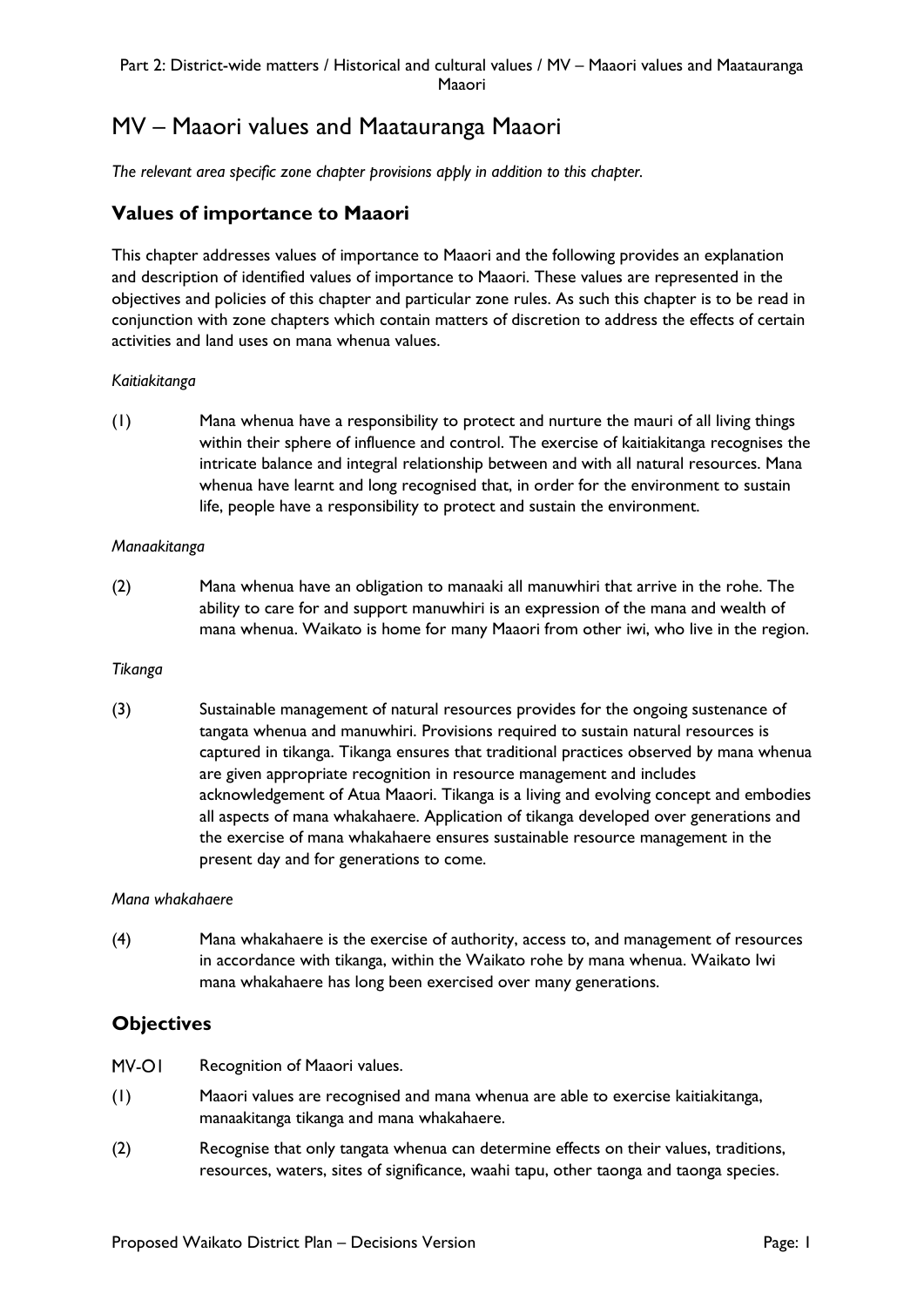## Part 2: District-wide matters / Historical and cultural values / MV – Maaori values and Maatauranga Maaori

| $MV-O2$ | Hononga.                                                                                                                                                                  |  |
|---------|---------------------------------------------------------------------------------------------------------------------------------------------------------------------------|--|
|         | The connections between tangata whenua and their ancestral lands, water, sites of<br>significance, waahi tapu, other taonga and taonga species are protected or enhanced. |  |
| $MV-O3$ | Kaitiakitanga.                                                                                                                                                            |  |
|         | The exercise of kaitiakitanga by mana whenua is recognised and maintained.                                                                                                |  |
| $MV-O4$ | Whakaute ahurae.                                                                                                                                                          |  |
|         | Cultural practices and beliefs of mana whenua are respected.                                                                                                              |  |
| MV-O5   | Tikanga aa-iwi o Waikato me te takiwaa o Waikato.                                                                                                                         |  |
|         | Recognise the cultural significance of Waikato Takiwaa (district).                                                                                                        |  |

# **Policies**

- MV-P1 Hononga (relationship between tangata whenua and to nature).
- (1) Recognise the hononga (relationship of between mana whenua and nature) with waters, ancestral lands, sites of significance, waahi tapu, urupaa, maunga and other landforms, mahinga/hauanga kai, and other taonga and taonga species (indigenous flora and fauna), which may include:
	- (a) Cultural value assessments and/or cultural impact assessments;
	- (b) Accidental discovery protocols;
	- (c) Use of mana whenua traditional place names;
	- (d) Protection, enhancement and restoration of mauri;
	- (e) Use of appropriate locally sourced native plant species where practicable;
	- (f) Use of archaeological information including Maaori archaeological information; and
	- (g) Incorporation of traditional or sympathetic Maaori design elements where practicable.
- MV-P2 Kaitiakitanga (stewardship/guardianship).
- (1) Enable mana whenua to exercise kaitiakitanga where activities have the potential to adversely affect ancestral lands, water, sites, waahi tapu, and other taonga, which may include:
	- (a) Providing for early and ongoing engagement with mana whenua;
	- (b) Providing for kaitiaki involvement in land use and subdivision proposals as a means to uphold mauri and taonga inherited from tuupuna;
	- (c) Acknowledging and providing for the appropriate use of maatauranga Maaori and recognise that iwi, hapuu and whaanau are owners and kaitiaki of maatauranga Maaori; and,
	- (d) Providing opportunities for mana whenua involvement in decision-making on resource consents in relation to Sites and Areas of Significance to Maaori and issues of cultural significance.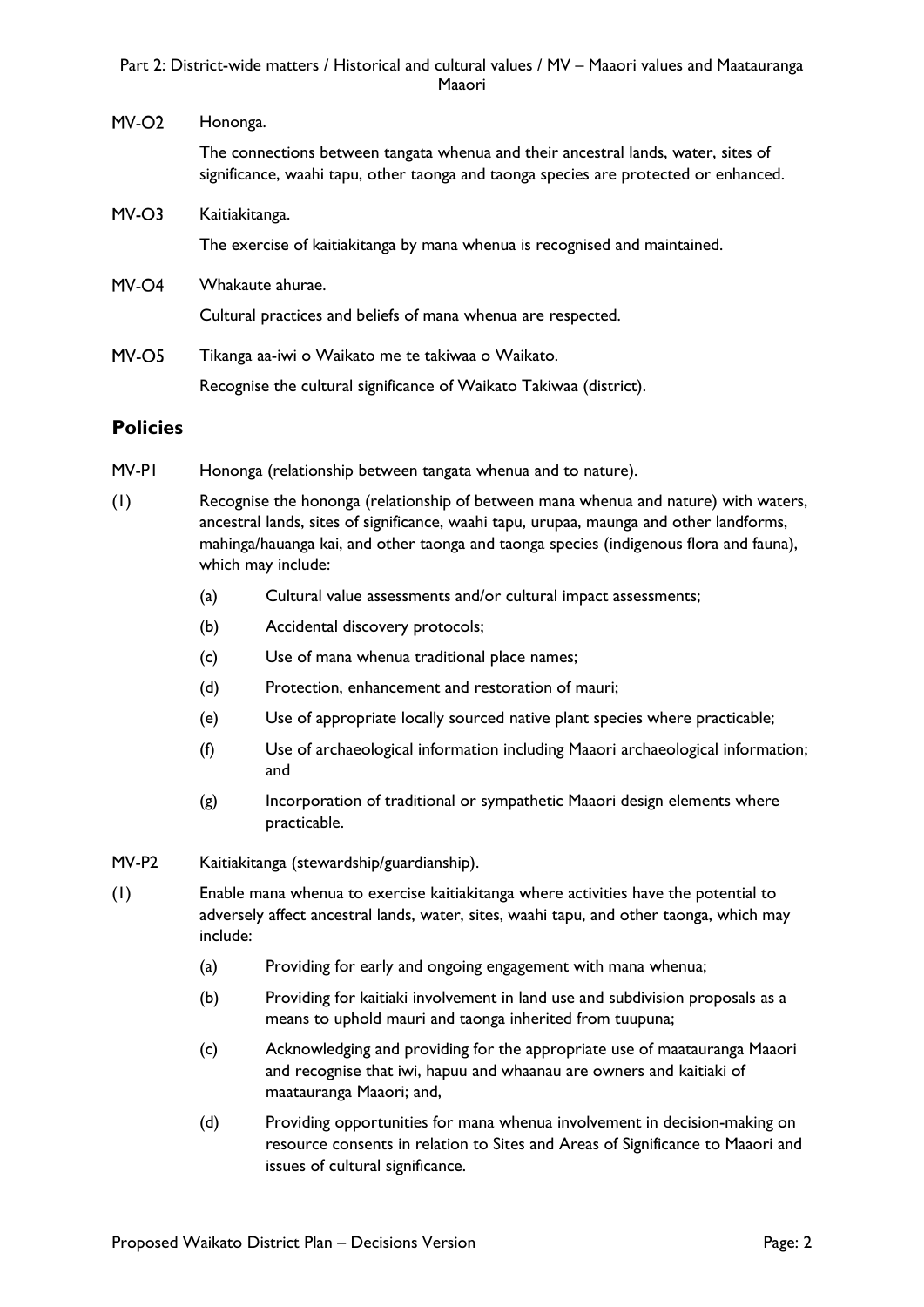## Part 2: District-wide matters / Historical and cultural values / MV – Maaori values and Maatauranga Maaori

- MV-P3 Aahuatanga Motuhake (special features).
- (1) Recognise and maintain the cultural significance of wetlands, lakes and other waterbodies, including the Waikato and Waipa awa (rivers), coastal areas of Whaingaroa (Raglan Harbour), Aotea, and Te Puaha o Waikato (Port Waikato).
- (2) Recognise the historic and contemporary relationships of Ngaa iwi o Tainui to Karioi, Taupiri, Hakarimata Range, Hunua and Pirongia maunga.
- MV-P4 Recognition of Maaori values.
- (1) Recognise Maaori values, including the following:
	- (a) Kaitiakitanga;
	- (b) Manaakitanga;
	- (c) Tikanga; and,
	- (d) Mana whakahaere.
- (2) Recognise that Maaori values will vary across the district and that Maaori values additional to those in (1) above can be identified through engaging with mana whenua at a local level.
- MV-P5 Subdivision, land use and Maaori values.
- (1) Manage the effects of subdivision and land use on Maaori values, in particular those arising from the following:
	- (a) Quarrying industry;
	- (b) Waste management facilities;
	- (c) Hazardous waste storage;
	- (d) Intensive farming;
	- (e) Earthworks within the vicinity of the Waikato River and other water bodies within the Waikato River Catchment:
	- (f) Subdivision;
	- (g) Building and structures in water body setbacks;
	- (h) Modification or clearance of indigenous biodiversity within Significant Natural Areas;
	- (i) Activities within identified landscape and natural character areas, on or within the vicinity of maunga and other landforms or sites of cultural significance; and
	- (j) Activities on the surface of waterbodies.
- (2) Manage the effects of subdivision and land use on Maaori values, including by:
	- (a) Providing for the opportunity for engagement with mana whenua prior to undertaking activities or applying for resource consent and addressing the outcomes of that engagement;
	- (b) Providing the opportunity for mana whenua to assess the effects on Maaori values such as through cultural impact/values assessments;
	- (c) Recognising and providing for customary uses of resources including hauanga kai;